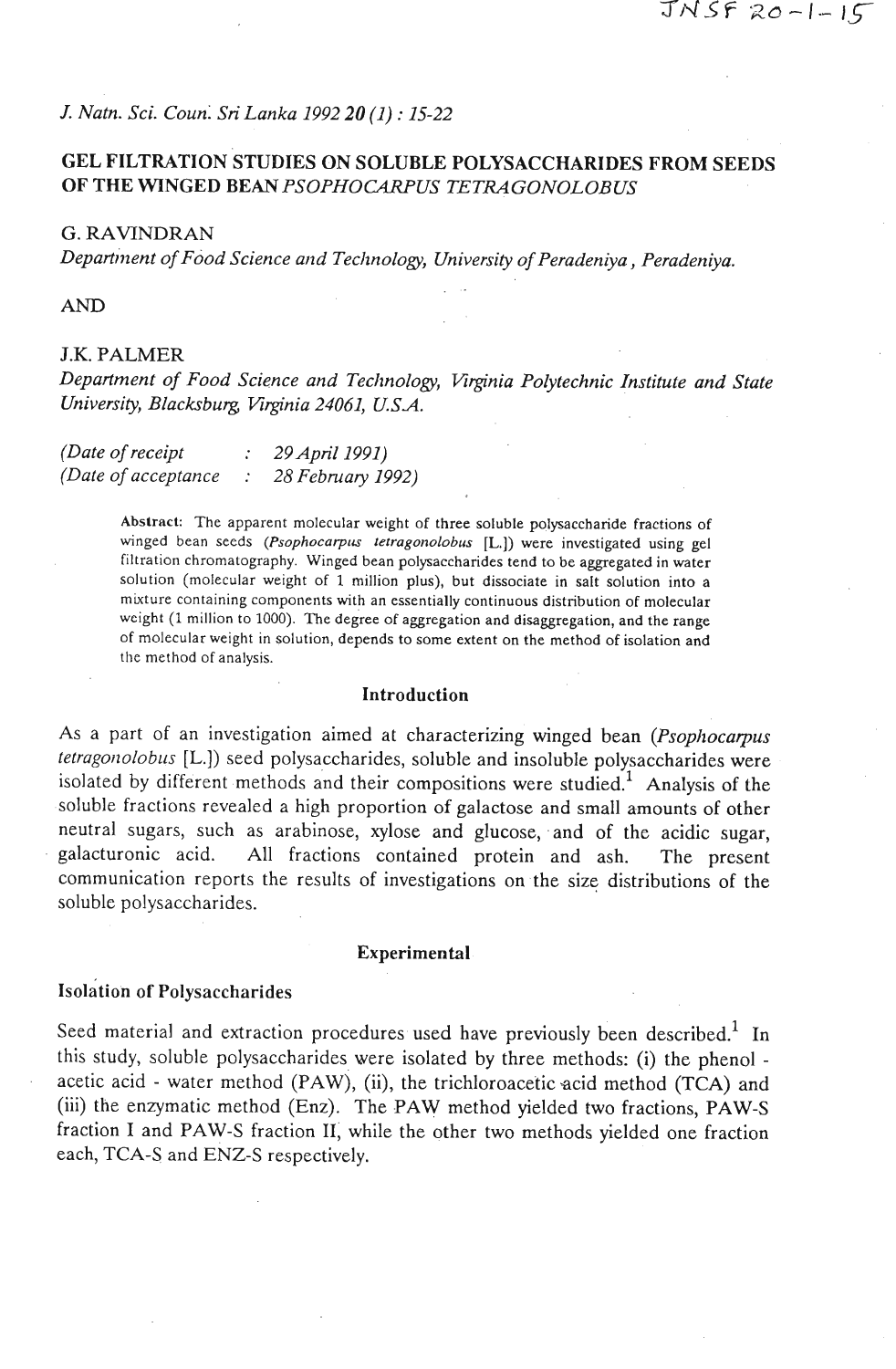# Determination ,of Molecular Weight **by** Gel Filtration (GF)

The molecular weights (MW) of the soluble polysaccharides PAW-S, TCA-S and ENZ-S were determined by GF on  $\mu$  bondagel high performance liquid chromatography columns (Waters Associates, Milford, MA). Columns with a variety of fractionation ranges were tested. An "E-125" column, with a reported fractionation range of  $600-40,000$  and an "E-Linear" column with  $1500-2,000,000$  fractionation range yielded the best separations. In preliminary experiments,  $20 \mu l$  aliquots of a 5 mg/ml aqueous soluble polysaccharide solution were eluted with water at 0.3 ml/min and the MW was estimated using dextran standards. Samples of the same concentration were also prepared in and eluted with 0.05M,  $0.1M$  and  $0.2M$   $Na<sub>2</sub>SO<sub>4</sub>$ , respectively, at 0.3 ml/min. Dextrans dissolved in  $Na<sub>2</sub>SO<sub>4</sub>$  were used as standards. The high purity dextrans were obtained from Pharmacia Fine Chemicals AB (Uppsala, Sweden) and had molecular weights of 10,000, 40,000, 70,000, 500,000, and 2 million. Plots of retention time against log molecular weight yielded a typical linear calibration curve within the fractionation range of the column and also indicated the void volume. Galactose dissolved in 0.05 M Na<sub>2</sub>SO<sub>4</sub> was used to establish the total permeation volume of the columns. Preparative scale GF of ENZ-S was also performed on Ultrogel AcA 44 (LKB Instruments, Rockville, MD.) with a reported fractionation range of 180-140,000. A 100 ml volume of gel was mixed with 40 ml of 0.05M  $Na<sub>2</sub>SO<sub>4</sub>$ and packed into a LKB 2137 chromatography column of 45 cm length and cross-sectional area of  $2 \text{ cm}^2$ . An aliquot (1 ml) of a 10 mg/ml sample was loaded and then eluted with 0.05 M Na<sub>2</sub>SO<sub>4</sub> at 0.3 ml/min. Fractions were collected and analysed for sugar by the phenoi-sulphuric acid method<sup>2</sup> and uronic acid by the method of Ahmed and Labavitch.<sup>3</sup> In one case, the eluent was also monitored with a refractive index detector. Some of the fractions collected from the preparative columns were later analysed on the "E-Linear" column to obtain additional information from MW distribution.

#### Results and Discussion

Isolated soluble fractions were analysed by GF to estimate the MW of the polysaccharides and to determine if discrete polysaccharides with a particular structure could be isolated.

In preliminary studies with a water mobile phase, all polysaccharides were eluted :n the void volume indicating that the MW of 811 polysaccharide components were in excess of 1,000,000. When samples were dissolved in and eluted with 0.05 M Na<sub>2</sub>SO<sub>4</sub>, there was still a high MW peak at or near the void volumes but additional peaks corresponding to intermediate or low MW components appeared on the chromatograms. These results suggested that ionisable groups, probably uronides, and possibly also the associated protein caused the polysaccharides to be excluded from the gel pores by electrostatic repulsion, when samples were eluted with water. Addition of salt "saturated" the charges and minimized exclusion. **A** second possibility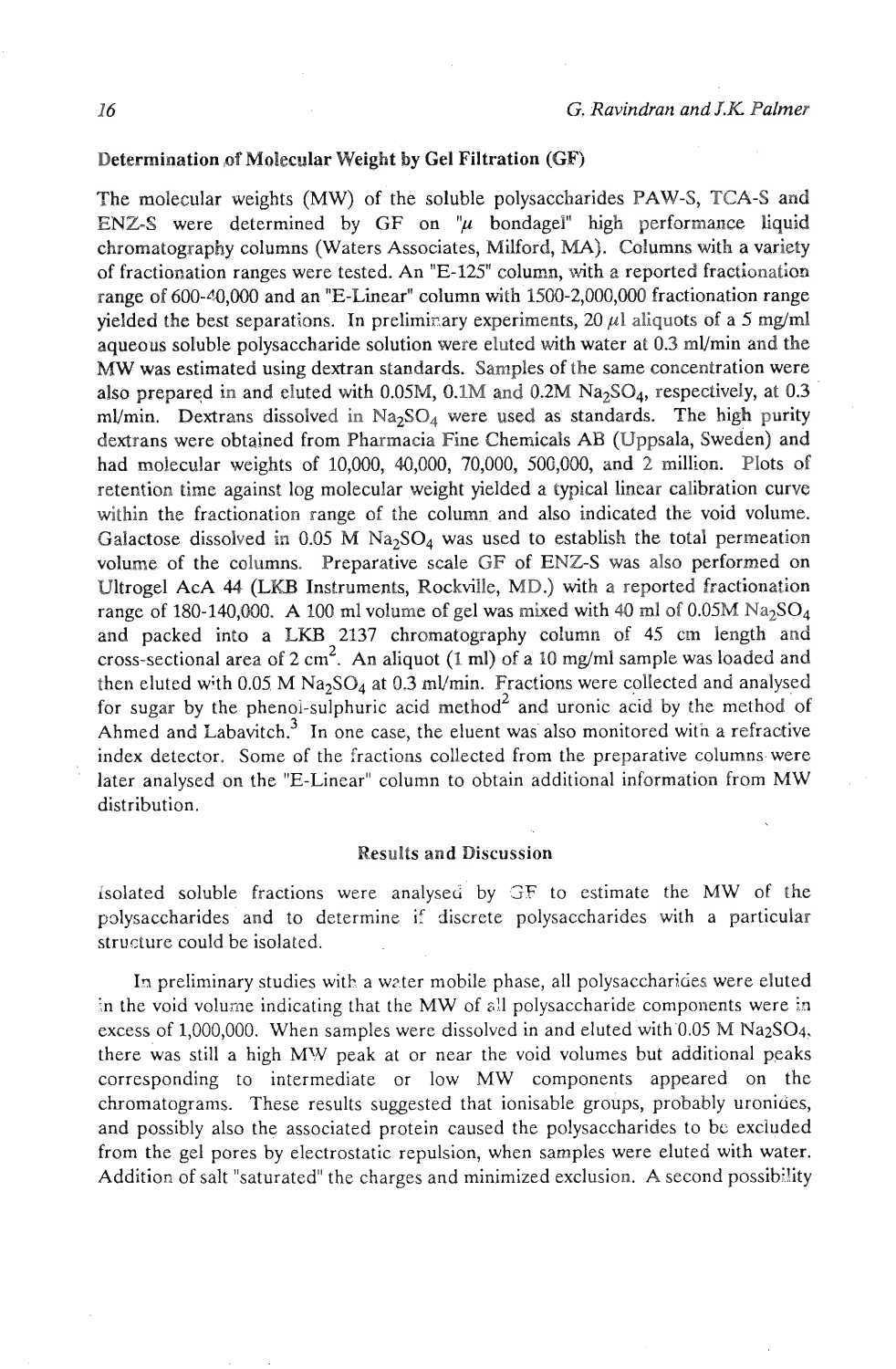### *Winged Bean Polysacchandes*

is that the added salt reduced aggregation of polysaccharidc molecules. In any case, elution with  $0.05$  Na<sub>2</sub>SO<sub>4</sub> was adequate to bring about the maximum cffect (elutions with 0.05M, 0.1M and 0.2 M Na<sub>2</sub>SO<sub>4</sub> yielded essentially identical clution patterns). All subsequent GF analyses were therefore. performed on samplcs dissolved in and eluted with a  $0.05$  M Na<sub>2</sub>SO<sub>4</sub> mobile phase.

Figures 1 and 2a and 2b show GF separations of the various solublc polysaccharide fractions on "E-125" and "E-linear" columns, respectively. Thc approximate mean MW versus dextran standards is shown for each peak. The elution profiles on these two columns for PAW-S fraction 11, TCA-S and ENZ-S fractions were similar. On the low MW(E-125) column, these three fractions yielded two broad, ill-defined peaks, one at the void volume (MW 40,000 or greater) and onc indicating a mean,MW in the range of 1500 (Figure 1). The profiles did not come to baseline between the peaks, indicating the presence of intermediate molecules. On the high MW (E-Linear) column (Figures 2a and 2b) the predominant peak for these three samples was at low MW, the mean MW being below 1200 for ENZ-S, about 3000 for PAW-S fraction **I1** and about 5000 for TCA-S. Fraction **I1** and TCA-S also showed evidence (shoulder peaks) for the presence of components with lower MW, in the range of 1600 to 2300. All three samples contained some material estimated at **1.1** to 1.8 million, as measured from the retention time of the early peak. All three samples also yielded one or more smaller peaks corresponding to components of intermediate MW. The ENZ-S fraction differed somewhat from the other two, in containing a higher proportion of high MW material, and less of intermediate and low MW materials.

PAW-S fraction I yielded noticeably different patterns. The GF profile on "E-125" was one broad, ill-defined "peak" indicating the presence of a range of MW from 40,000 + down to about 600 (Figure **1).** The profile on "E-Linear" also indicated an essentially continuous spectrum of MW, but with one broad peak corresponding to MW of about 10,500 (Figure 2a). Comparison of PAW-S fractions I and II profiles on both columns indicates fraction **I1** to contain considerably more low MW material. Fraction I yielded a precipitate with 1.5 volumes of alcohol and fraction I1 with *5*  volumes; therefore fraction I1 would be expected to contain material of lower MW. Further study of graded alcohol precipitation might be useful as it appears to be effective in separating high and low MW fractions.

Based on the separations obtained on the high performance "E-125" and "E-Linear" columns, preparative scale GF of polysaccharide fraction ENZ-S was performed on Ultrogel ACA 44. Figure 3 shows the **MW** profile obtained in the run monitored by refractive index. Polysaccharide fractions were collected as indicated in Figure 3 and analysed for total sugars and uronic acids. Considerable difficulty (poor replicates, obviously too high values) was experienced with these analyses, due to interference of galactose with uronic acid analyses. However, the results did confirm the presence of both free sugars and uronic acids in fractions 2-6 (Figure 3). In a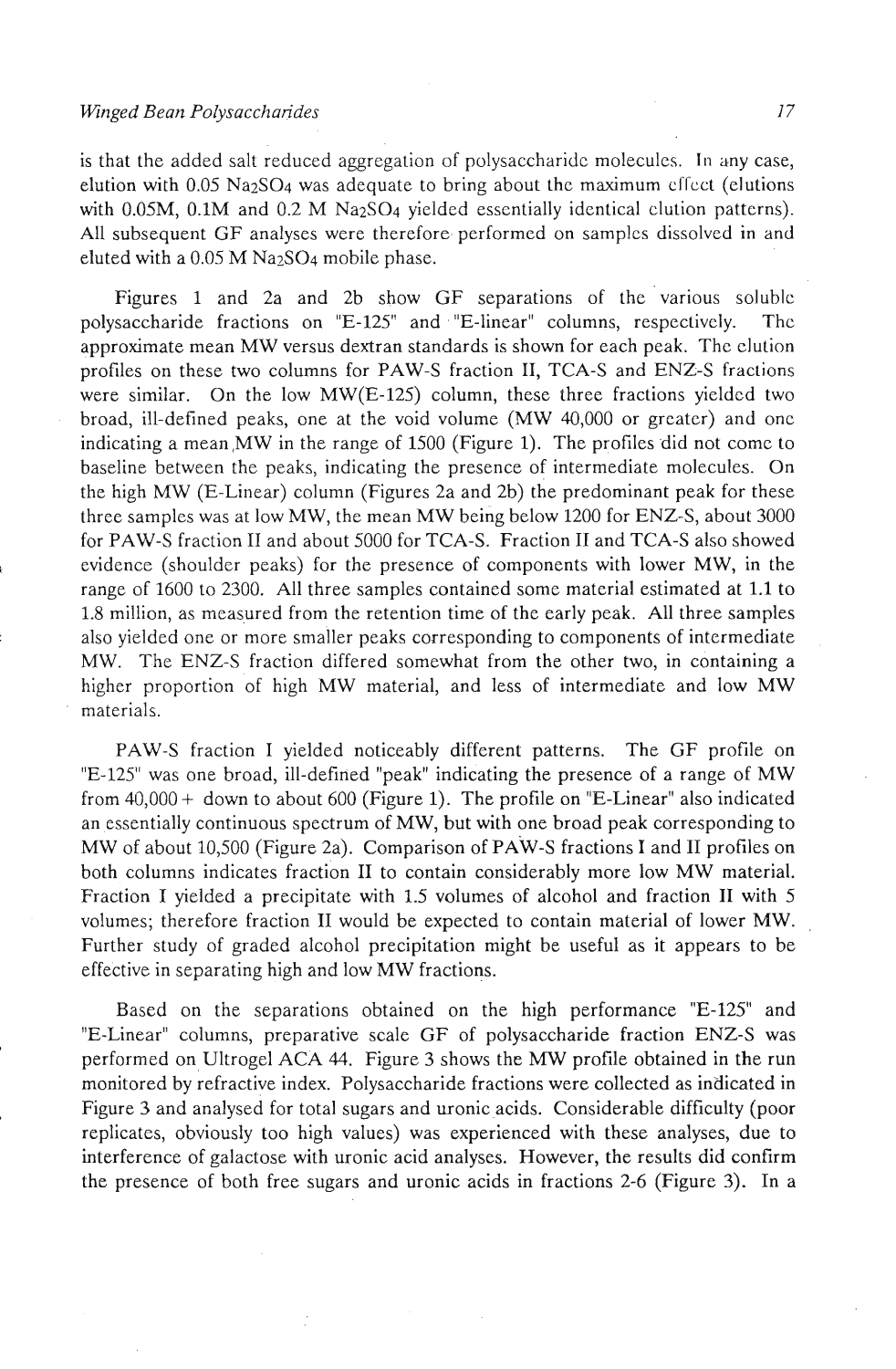

Figure 1: GF chromatograms of WB soluble polysaccharides on E-125 column. Arrows indicate **approximate MW based on calibration curves prepared with dextrans on the same column under the same conditions.** 

preliminary separation of the 5 ml fractions under the same conditions, (but not monitored by a refractive index detector) a plot of either sugars or uronic acid content yielded an elution profile similar to Figure **3.** In this run, calculated recovery of the sugars added to the column was about 90%. The uronic acid recovery was about 89%, and again indicated the presence of uronic acid in both high and low MW peaks. The presence of sugar and uronic acid in all the peaks indicates aggregation, rather than exclusion from the gel pores by the charged groups of the uronic acid.

In an attempt to obtain additional information of the MW and purity of the high and low MW components, a sample each of fractions 2 and *6* (Figure **3)** were reanalysed on the E-Linear column. Fraction 2 yielded two peaks, the elution pattern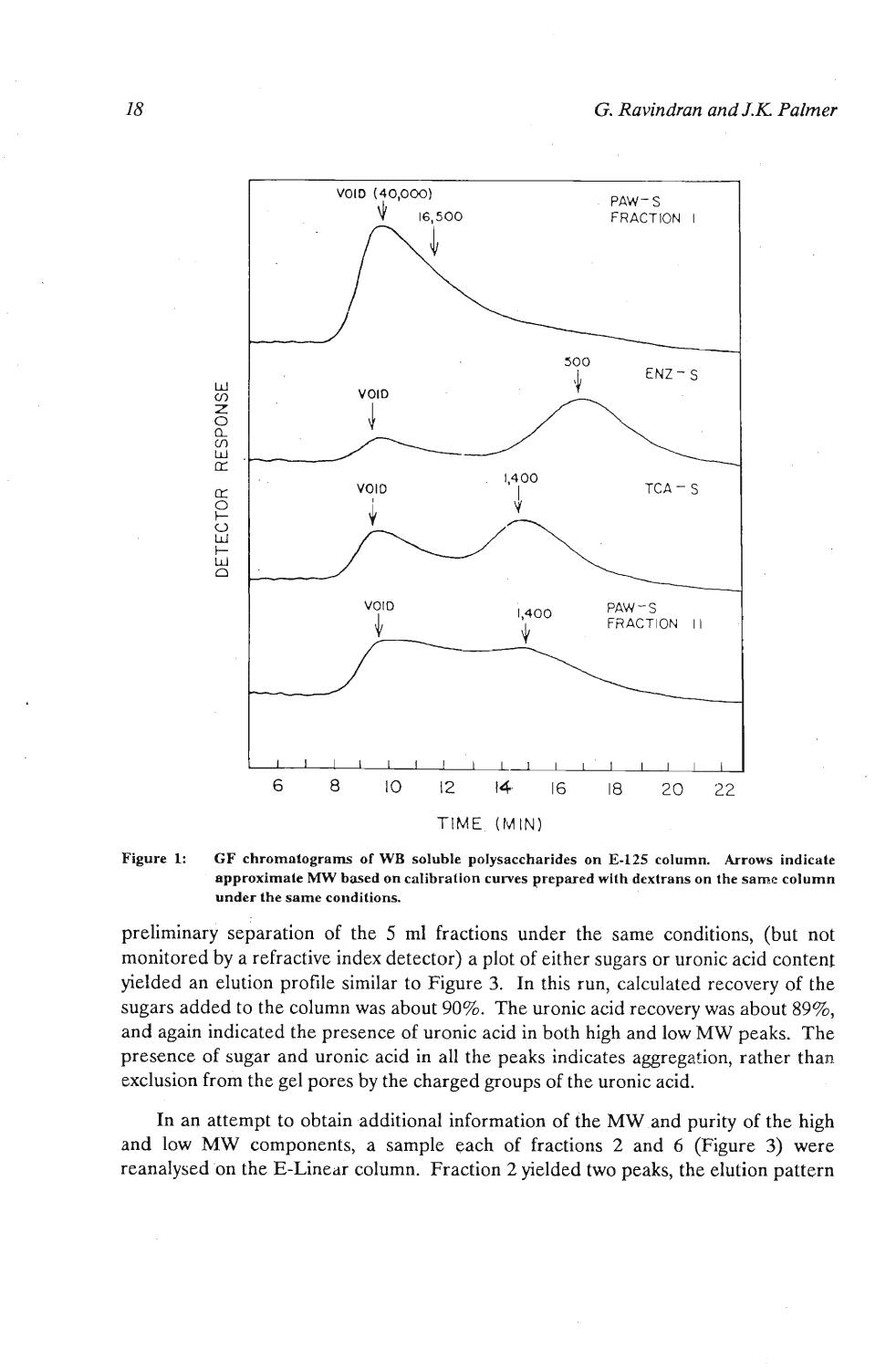

**Figure .2a: GF chro~~~nlograms of WB polysaccharides on nn E-Linear column,** *MW* **was as indicated in Figure 1.** 

being similar to that for the original ENZ-S (Figure 2b) indicating that additional disaggregation occured sometime during the collection and reanalysis. Fraction 6 yielded only a low MW peak, indicating no change in aggregation.

Overall, the GF results suggest that the soluble WB polysaccharides tend to be **<sup>a</sup>**aggregated in aqueous solution. When dissolved in water, the aggregates are of high MW (1 million plus). In 0.05 M Na<sub>2</sub>SO<sub>4</sub>, a proportion of the polysaccharide is apparently dissociated into components of lower MW ranging from about **1** million - down to components with MW in the oligosaccharide range (DP **3** to DP 10). The degree of disaggregation and particular range of *MW* obtained is quite variable and apparently depends in part on the method of isolation and in part on the method used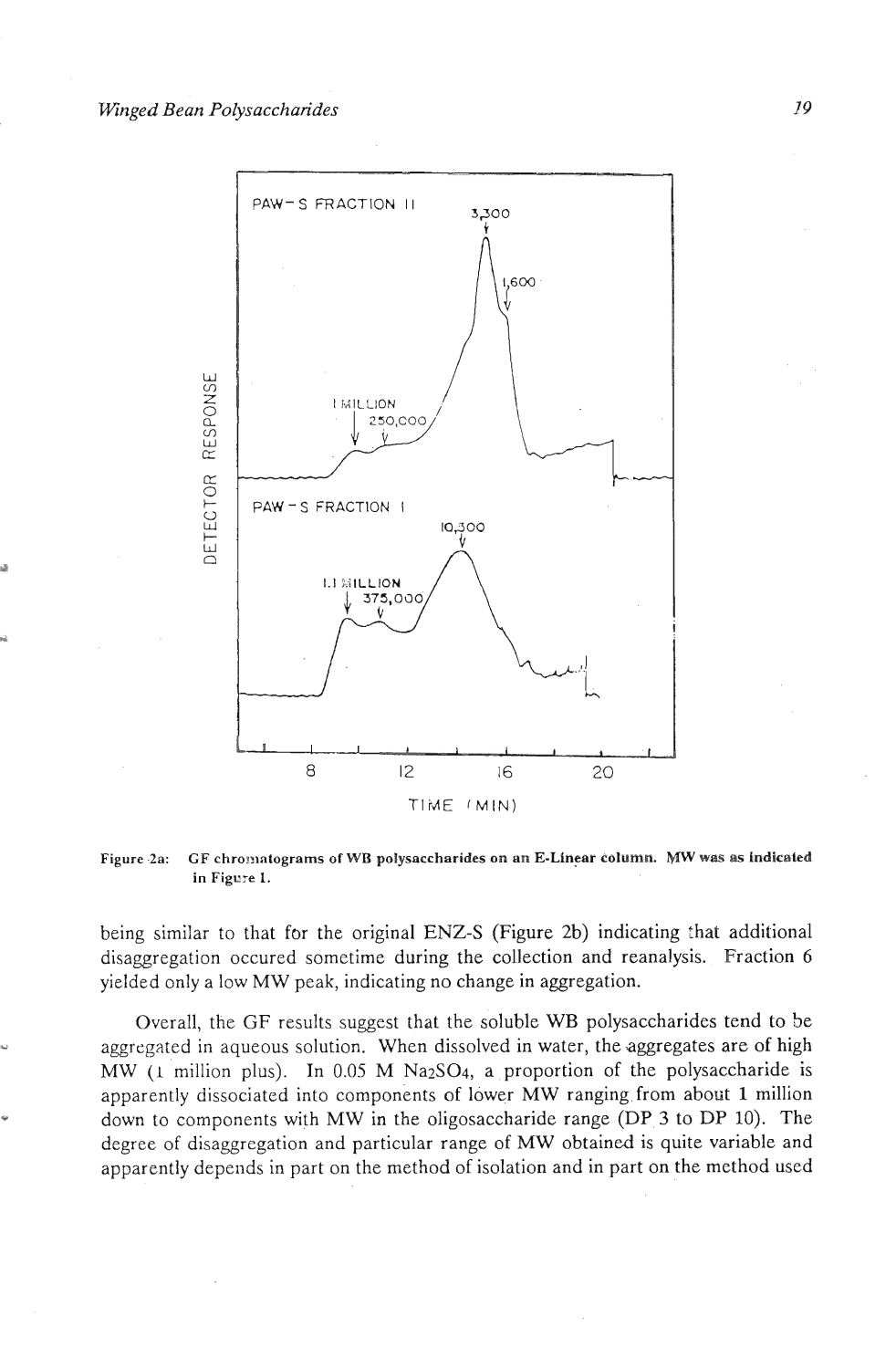

**Figure 2b: CF chromatograms of WB soluble polysaccharides on an E-Linear column. MW was as indicaled in Figure 1.** 

to dissolve and analyse the sample. Thus each soluble sample yielded a distinctly different value of MW on the E-Linear column (Figures 2a and 2b) even though all samples were treated identically. The additional disaggregation observed in the sample collected from the preparative column and reanalysed, indicates that particular experimental manipulations will affect the extent of aggregation. In a study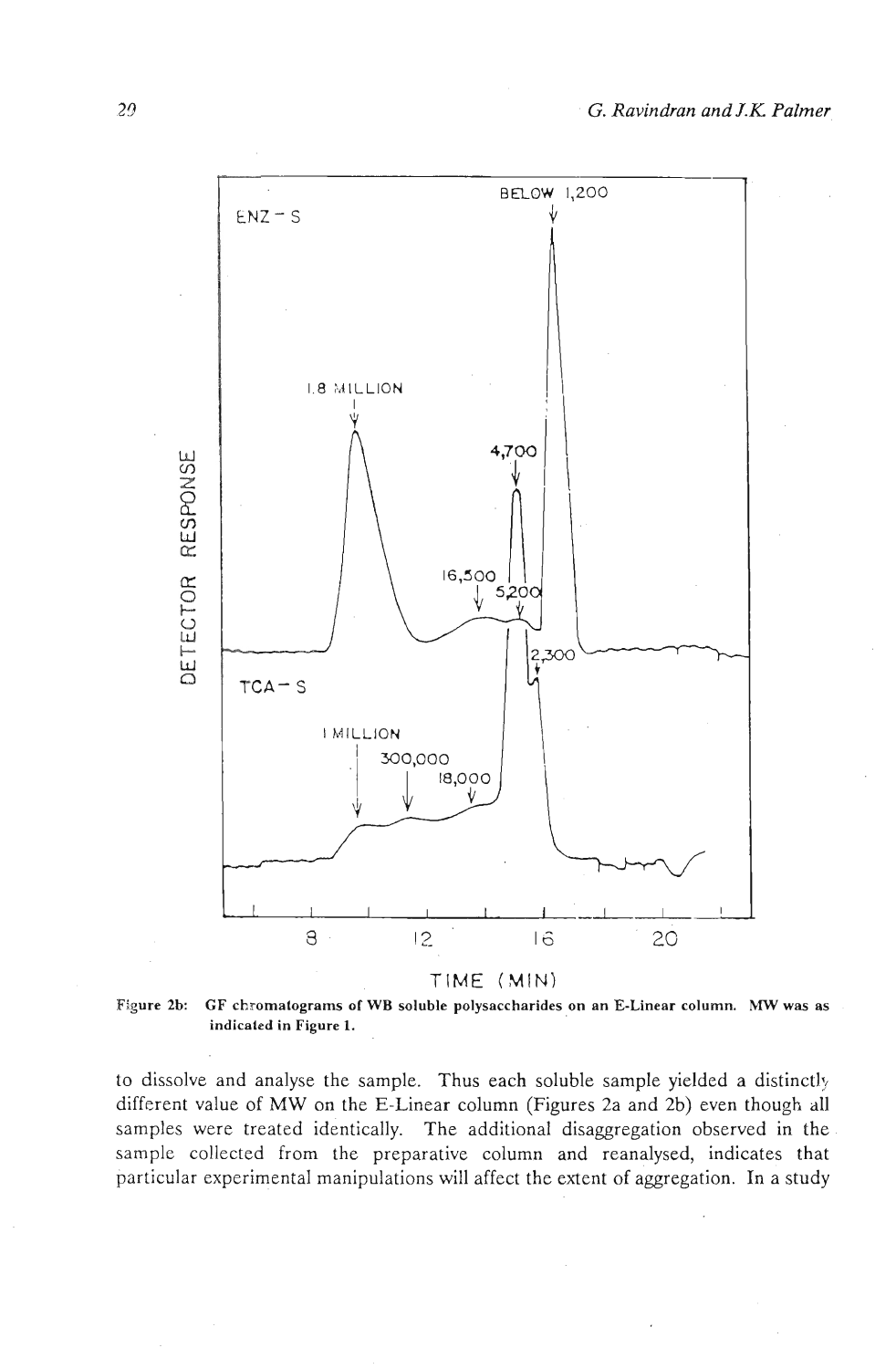

**Figure 3: GF of ENZ-S (WB) on Ultrogel AcA 44 column MW was determined as indicaled in Figure 1. Fractions were collected as indicated by the horizonlal arrows.** 

of water soluble and chelator soluble apple pectins, O'Beirne and Van Buren<sup>4</sup> reported that the pectins occured in solutions as an essentially continuous distribution of high MW species in the range of **1** million to 12.5 million. Since the nectins had been isolated by "non-degradative" methods, and since the distribution was not affected by addition of upto 1 M salt, the authors concluded that these high MW species (probably aggregates) reflected an intrinsic property of these pectins.

The GF data for the WB polysaccharide fractions, especially PAW-S fraction I and **I1** and TCA-S, show an essentially continuous distribution of MW, over the range of about 1000. This distribution, plus the observation that the WB polysaccharides occur as species with MW above 1 million in water, suggests strong aggregation as an intrinsic property of the WB polysaccharide:' However, unlike the apple pectins, the WB polysaccharides exhibit considerable disaggregation when dissolved in salt solution.